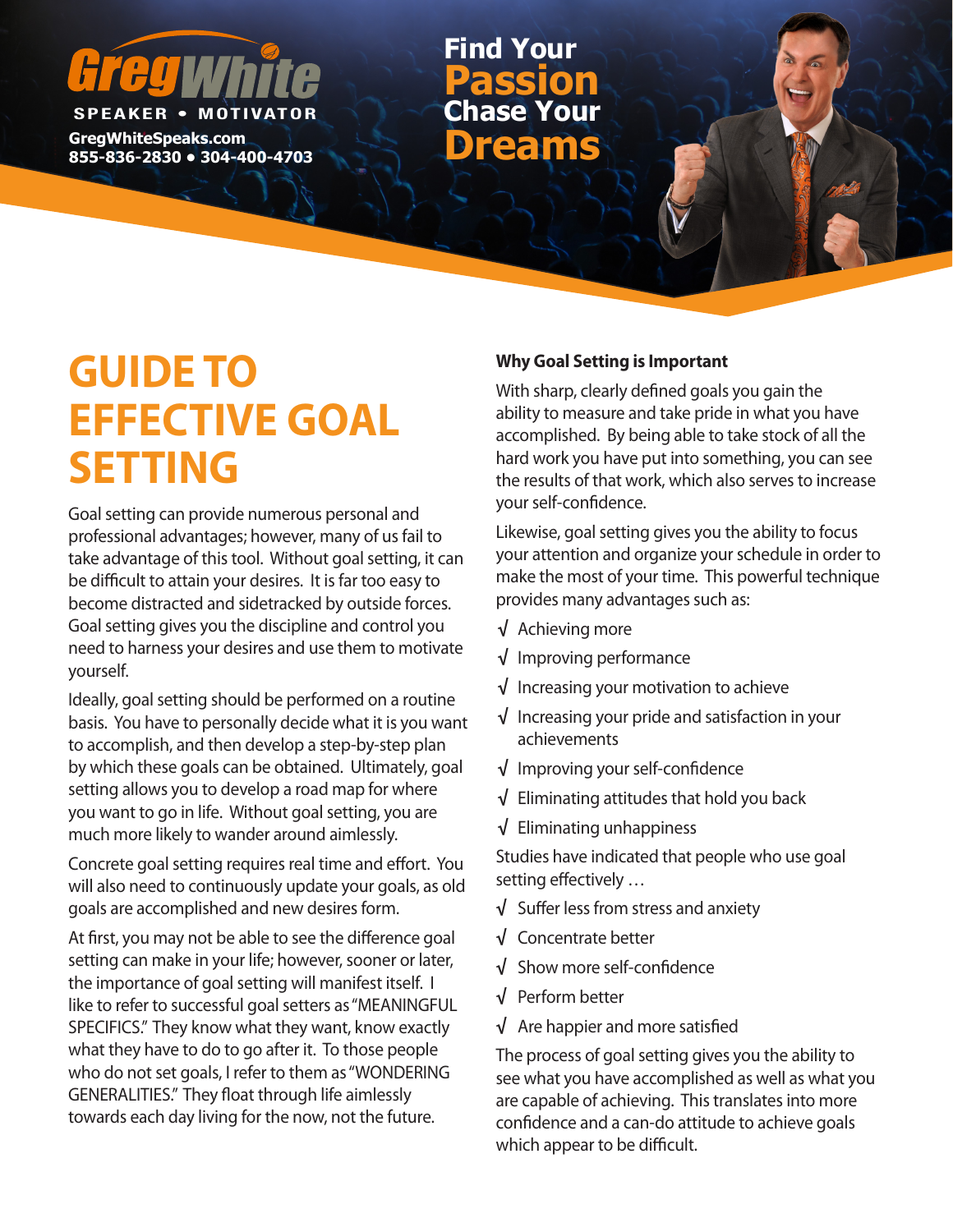

When beginning the process of goal setting, it is important to understand how goals work. If you are interested in setting goals to benefit you in school, your personal goal setting can benefit other people.

The goals you set should correlate with your personal values. Many people find it helpful to begin the goal setting process by defining their motivations in life. This is similar to a mission statement that most wellgrounded companies and organizations undertake.

Stand out by writing down words and sentences that you feel describe what you want out of life, the principles which guide you through life and the things you want to achieve out of life.

Like most people, you probably fill more than one role in your life. These may be expressed as a parent, sibling, child, wife or husband, grandparent, professional, volunteer, etc. Your mission statement may reflect these roles accordingly.

#### **Three Types of Motivation**

I feel that it is important for you to understand how people are motivated. There are three types of motivation:

- **√ FEAR MOTIVATION** If you miss this shot, your team will lose the game. I have found that Fear Motivation doesn't work very well because it can cause resentment if the athlete misses the shot.
- **√ EXTERNAL MOTIVATION**  "Holding a carrot in front of a donkey." You are rewarded for your efforts, possibly with a trophy or money. I have found that External Motivation works better than Fear Motivation, but it doesn't seem to be good over the long term.
- **√ INTERNAL MOTIVATION**  The drive inside you that pushes you to become something more than anyone ever felt you could be. It comes from within you; it is enhanced through focused Goal Setting. Internal Motivation will last over the long-term if the desire is present and goals are set for a constant reminder that there is something left to finish. Internal Motivation is what works best!

So many times I have seen athletes write down that they want to win a certain amount of games during the season. That is not a focused approach to setting goals, because you are only in control of what you can do, not everyone else. Besides, if you look at the word "winning" for a moment, you will find that it is difficult to define "winning". If you cannot define something, it makes it hard to measure in terms of your goal setting. Take a more focused approach to setting your goals and you will see greater results over the long run.

Some people are talented at basketball, some at football, some at baseball, some at volleyball, some at wrestling, some at lacrosse, some at softball, etc. Then there are some people who are talented at driving nails, shaping clay, speaking before audiences, writing novels, skating, acting, sewing, cooking, medicine, law, entrepreneurship, teaching, management, etc.

EVERYONE IS TALENTED! We are just talented in different ways. If you want to succeed, identify the areas in which you are talented and commit to developing those talents to the fullest.

If there is a will, there is a way. The secret is in these six steps:

#### **STEP ONE: DECISION**

Decide what you want in life. Make a decision that comes from deep inside you. This means getting to know yourself. Identify the things you do well and the things you enjoy doing. Get familiar with the way you respond to your environment and why you respond that way. Learn where you are strong and play to your strengths. When you have defined yourself, you can also define the success you want – and you can begin the journey toward your dreams.

#### **STEP TWO: COMMITMENT**

It is one thing to decide what you want. It is another thing to make a commitment. A commitment is like your signature on a contract. Your signature binds you to a course of action. When you make a deep commitment to a goal, powerful forces come into play, propelling you toward that goal. The power comes from within you. It is there, and you may not even know it!

#### **STEP THREE: PLANNING**

Here is where one three-letter word separates losers from winners. That word is HOW. Losers ask, "Can I do it?" Winners ask "How can I do it?" Losers are guided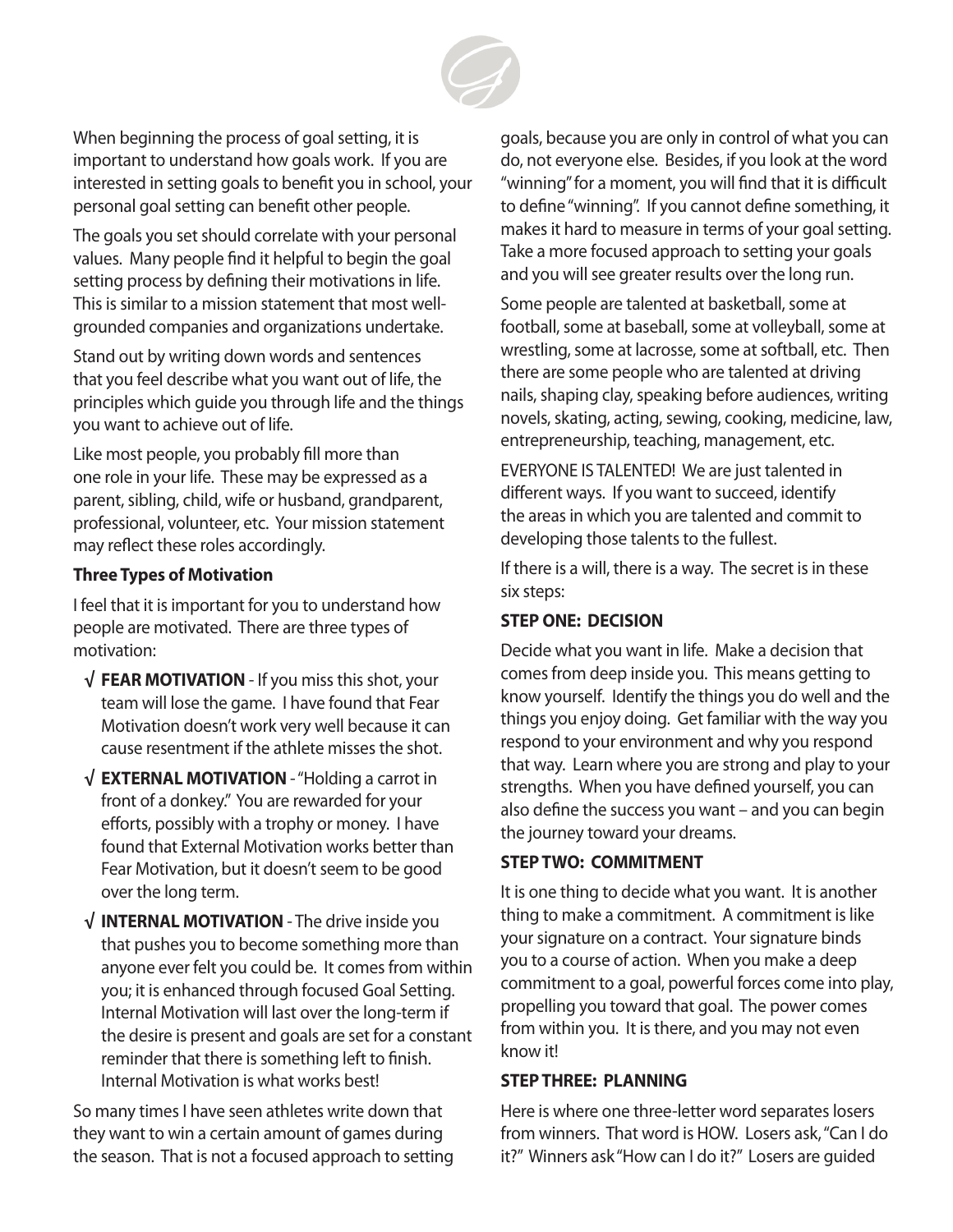

by what's impossible. They see barriers and they stop in their tracks. Winners are guided by what's possible. They see possibilities and then build upon them. By devising a strategy one possibility at a time, they achieve their goals.

#### **STEP FOUR: PREPARATION**

Once you know where you want to go, your next step is to prepare yourself for the journey. Preparation involves acquiring the physical, mental/emotional, social and spiritual balance you will need to keep yourself on course, and the motivation to provide you with the energy to carry it out.

#### **STEP FIVE: EXECUTION**

Executing your life's plan involves three phases: 1) Action; 2) Learning; and 3) Applying. A good coach knows that a brilliant game plan is no good without proper execution. The team has to act upon the plan. It is the same with your success plan. It is not enough to simply have one. You have to implement it through positive action. Coupled with the action must be a learning process that allows you to profit from your inevitable mistakes. We never know whether a specific action will be successful until we have tried it. Once we have tried it, we can observe the results, learning what works and what doesn't. Winners expect to make mistakes, but they use them as lessons. They apply what they learn toward implementation of the plan.

#### **STEP SIX: RECOMMITMENT**

When you have achieved the last goal in your action plan, don't stop. Your life is not at an end. You are at a new beginning – unless you plan to die as soon as your vision is fulfilled. Successful people know that life is a continuously unfolding process, and they remain in control of the unfolding. When they reach that long-sought plateau, they immediately create their next vision. They move on to new plateaus, making new decisions and new commitments, planning, preparing and executing until the new vision is achieved. Success builds upon success.

If you follow these six steps, you will succeed – not because there is magic in the formula but because there is power in you – the power to accomplish whatever you want to accomplish. And with God's help, you can do it.

#### **General Principles**

How you set goals strongly affects their effectiveness. In other words, goal setting is both an art and a science; the process matters. The following broad guidelines apply to setting effective goals:

- **√ BE POSITIVE:** express your goals positively: 'Execute this technique well' is a much better goal than 'don't make this stupid mistake'.
- **√ BE PRECISE:** If you set a precise goal, putting in dates, times and amounts so that achievement can be measured, then you know the exact goal to be achieved, and can take complete satisfaction from having completely achieved it.
- **√ PRIORITIZE:** Where you have several goals, give each a priority. This helps you to avoid feeling overwhelmed by too many goals and helps to direct your attention to the most important ones.
- **√ WRITE EACH ONE DOWN, EVERY TIME:** Write goals down to avoid confusion. Writing goals down changes the dynamics and inner force.
- **√ SHARE:** You should share your goals with people who will take an interest in helping you achieve them.
- **√ REVISIT:** It is imperative that goals are revisited regularly to assess progress.
- **√ CELEBRATE:** Goals must be celebrated when they are achieved.

#### **Set Performance, Not Outcome Goals**

This is very important. You should take care to set goals over which you have as much control as possible – there is nothing as dispiriting as failing to achieve a personal goal for reasons beyond your control such as bad business environments, poor judging, bad weather, injury or just plain bad luck. Goals based on outcomes are extremely vulnerable to failure because of things beyond your control.

If you base your goals on personal performance or skills or knowledge to be acquired, then you can keep control over the achievement of your goals and draw satisfaction from them. For example, you might achieve a personal best time in a race, but still be disqualified as a result of a poor judging decision. If you had set an outcome goal of being in the top three,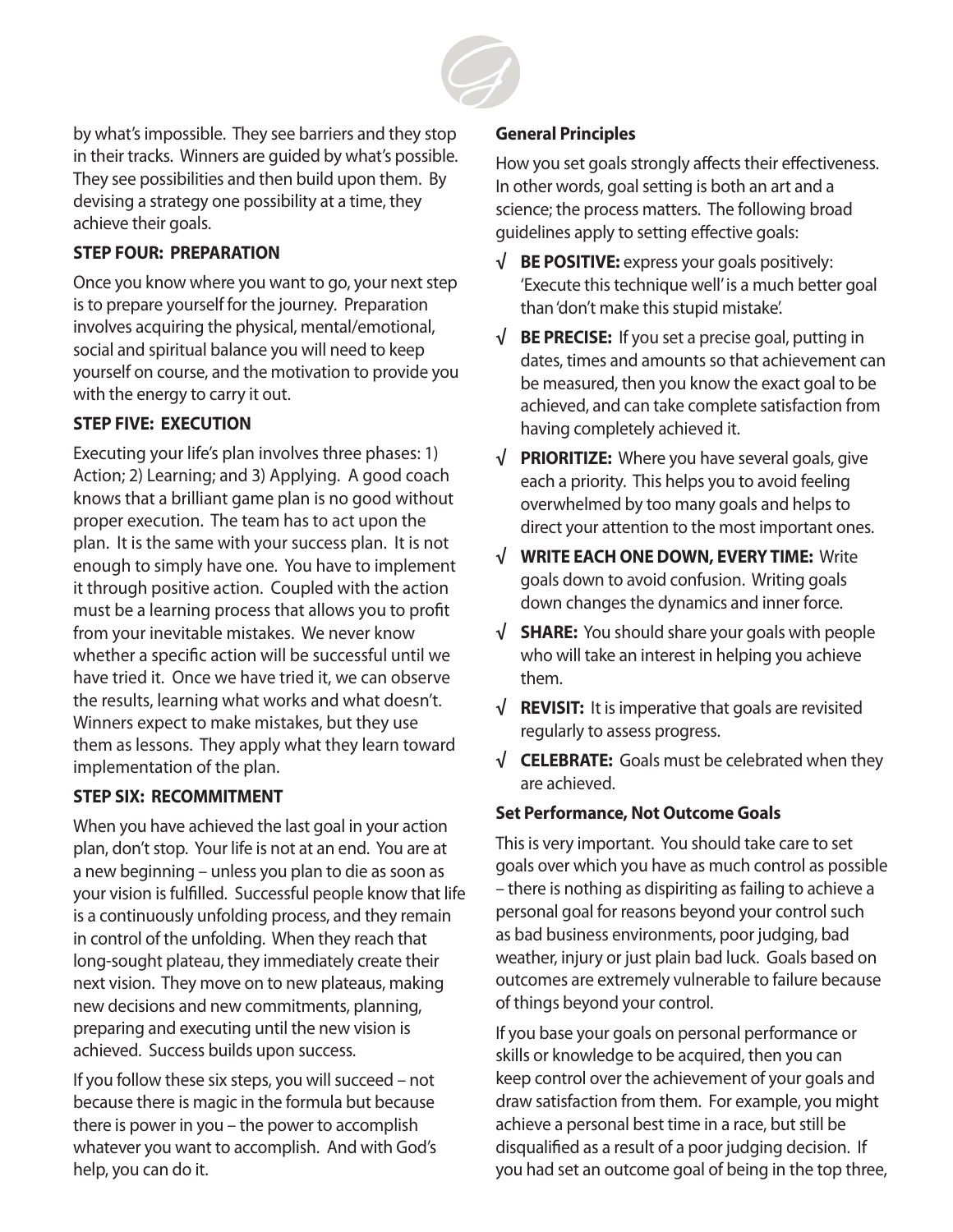

then this will be a defeat. If you set a performance goal of achieving a particular time, then you will have achieved the goal and can draw satisfaction and selfconfidence from its achievement.

Another flaw is where outcome goals are based on the rewards of achieving something, whether these are financial or are based on the recognition of colleagues. In early stages these will be highly motivating factors; however, as they are achieved, the benefits of further achievement at the same level reduce. You will become progressively less motivated.

#### **Set Specific Goals**

Set specific, measurable goals. If you achieve all conditions of a measurable goal, then you can be confident and comfortable in its achievement. If you consistently fail to meet a measurable goal, then you can adjust it or analyze the reason for failure and take appropriate action to improve skills.

#### **Set Realistic Goals**

Goals may be set unrealistically high for the following reasons:

- **√ OTHER PEOPLE:** Other people (parents, media, society) can set unrealistic goals for you based on what they want. Often this will be done in ignorance of your goals, desires and ambitions.
- **√ INSUFFICIENT INFORMATION:** If you do not have a clear, realistic understanding of what you are trying to achieve and of the skills and knowledge to be mastered, it is difficult to set effective and realistic goals.
- **√ ALWAYS EXPECTING YOUR BEST PERFORMANCE:** Many people base their goals on their best performance, however long ago that was. This ignores the inevitable backsliding that can occur for good reasons and ignores the factors that led to that best performance. It is better to set goals that raise your average performance and make it more consistent.
- **√ LACK OF RESPECT FOR SELF:** If you do not respect your right to rest, relax and enjoy the pleasures in life, then you risk burnout.

#### **Setting Goals Too Low**

Alternatively, goals can be set too low because of:

- **√ FEAR OF FAILURE:** If you are frightened of failure you will not take the risks needed for optimum performance. As you apply goal setting and see the achievement of goals, your self-confidence should increase, helping you to take bigger risks. Know that failure is a positive thing: it shows you areas where you can improve your skills and performance.
- **√ TAKING IT TOO EASY:** It is easy to take the reasons for not setting goals unrealistically high as an excuse to set them too low. If you're not prepared to stretch yourself and work hard, then you are extremely unlikely to achieve anything of any real worth.

#### **Setting Goals at the Right Level**

Setting goals at the correct level is a skill that is acquired by practice.

You should set goals so that they are slightly out of your immediate grasp, but not so far that there is no hope of achieving them: on one will put serious effort into achieving a goal that they believe is unrealistic; however, remember that the belief that a goal is unrealistic may be incorrect. Such a belief can be changed by effective use of imagery.

Personal factors such as tiredness, other commitments and the need for rest, etc. should be taken into account when goals are set.

Now review the goals you have set and then measure them against the points above. Adjust them to meet the recommendations and then review them. You should now be able to see the importance of setting goals effectively.

#### **Thinking a Goal Through**

When you are thinking about how to achieve goals, asking the following questions can help you to focus on the sub-goals that lead to their achievement:

- √ What skills do I need to achieve this?
- √ What information and knowledge do I need?
- √ What help, assistance or collaboration do I need?
- √ What resources do I need?
- √ What can block progress?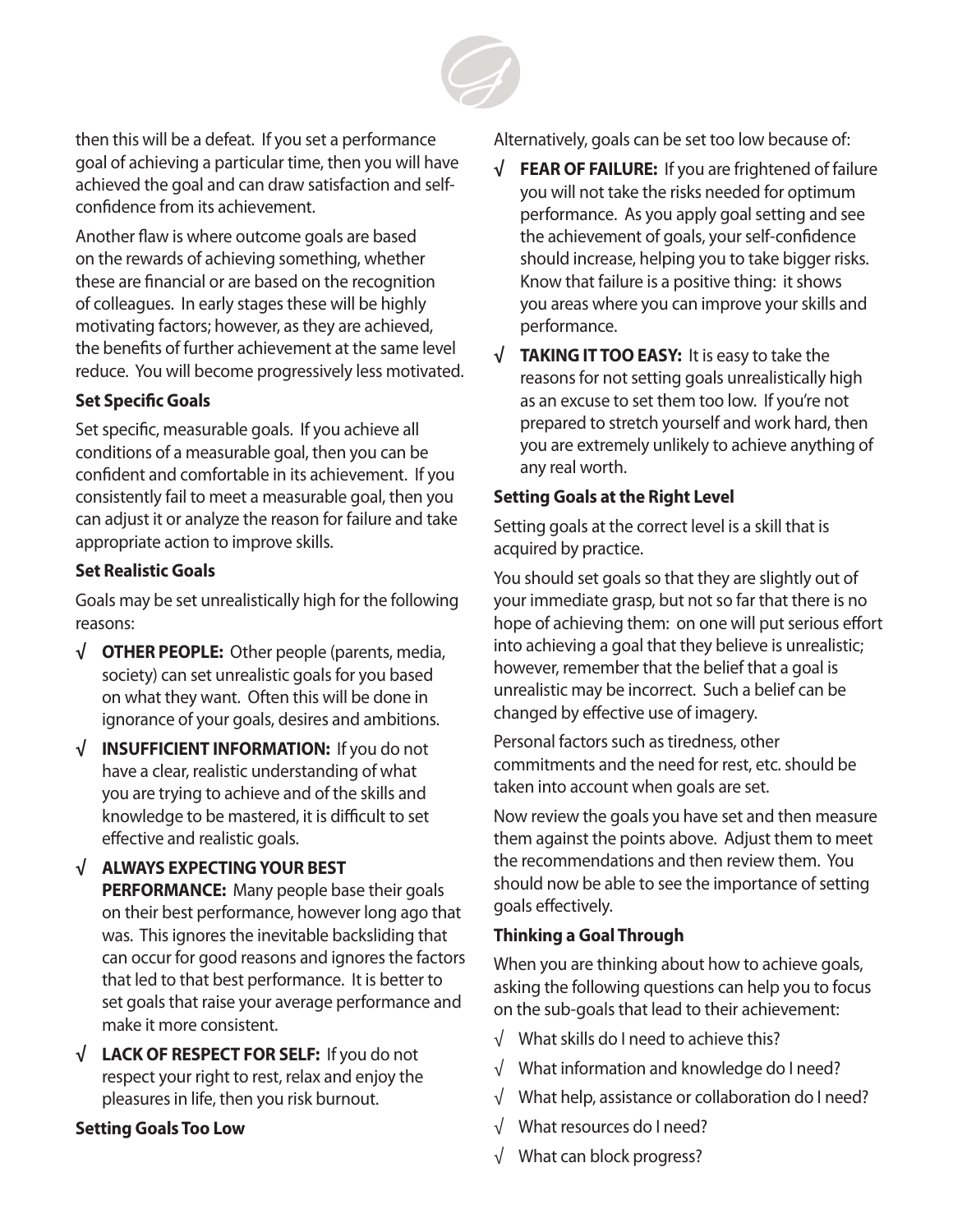

- √ Am I making any assumptions?
- $\sqrt{\phantom{a}}$  Is there a better way of doing things?

#### *"The difference between a goal and a dream is being committed to writing it down and beginning the process."*

- **S = Specific**
- **M = Measurable**
- **A = Attainable**
- **R = Realistic**
- **T = Timely**

#### **Specific**

Goals should be straightforward and emphasize what you want to happen. Specifics help us to **focus our efforts** and **clearly define what we are going to do.**

*Specific* is the What, Why and How of the SMART model.

**WHAT** are you going to do? Use action words such as direct, organize, coordinate, lead, develop, plan, build, etc.

**WHY** is this important to do at this time? What do you want to ultimately accomplish?

**HOW** ARE YOU GOING TO DO IT? (By what date?)

Ensure the goals you set are very *specific, clear and easy*. Instead of setting a goal to lose weight or be healthier, set a specific goal to lose 2 cm off your waistline or to walk five miles at an aerobically challenging pace.

#### **Measurable**

**If you can't measure it, you can't manage it.** In the broadest sense, the whole goal statement is a measure for the project; if the goal is accomplished, there is a success. However, there are usually several short-term or small measurements that can be built into the goal.

Choose a goal with measurable progress, so **you can see the change occur**. What will you see when you reach your goal? Be specific! "I want to read three chapter books of 100 pages on my own before my

birthday" shows a more specific target to be measured. "I want to be a good reader" is not as measurable.

#### **Establish concrete criteria for measuring progress**

towards the attainment of each goal you set. When you measure your progress, you stay on track, reach your target dates and experience the exhilaration of achievement that spurs you on to continued effort required to reach your goals.

#### **Attainable**

When you identify goals that are most important to you, you begin to figure out ways you can make them come true. You develop that attitude, ability, skill and financial capacity to reach them. You begin seeing previously overlooked opportunities to bring yourself closer to the achievement of your goals.

You probably won't commit to doing goals you set which are too far out of your reach. Although you may start with the best of intentions, the knowledge that it is too much for you means your subconscious will keep reminding you of this fact and will stop you from even gibing it your best.

**A goal needs to stretch you slightly so you feel you can do it and it will need a real commitment from you.** For instance, if you aim to lose 20 pounds in one week, we all know that isn't achievable. But setting a goal to lose one pound and when you achieve that, aiming to lose another one pound will keep it achievable for you.

#### **The feeling of success which this brings helps you to remain motivated.**

#### **Realistic**

**This is not a synonym for "easy."** Realistic, in this case, means **"do-able."** It means that the learning curve is not a vertical slope, that the skills needed to do the work are available; that the project fits with the overall strategy and goals of the organization. A realistic project may push the skills and knowledge of the people working on it but it shouldn't break them.

**Devise a plan** or a way of getting there which makes the goal realistic. The goal needs to be realistic for you and where you are at the moment. A goal of never again eating sweets, cakes or chocolate may not be realistic for someone who really enjoys these foods.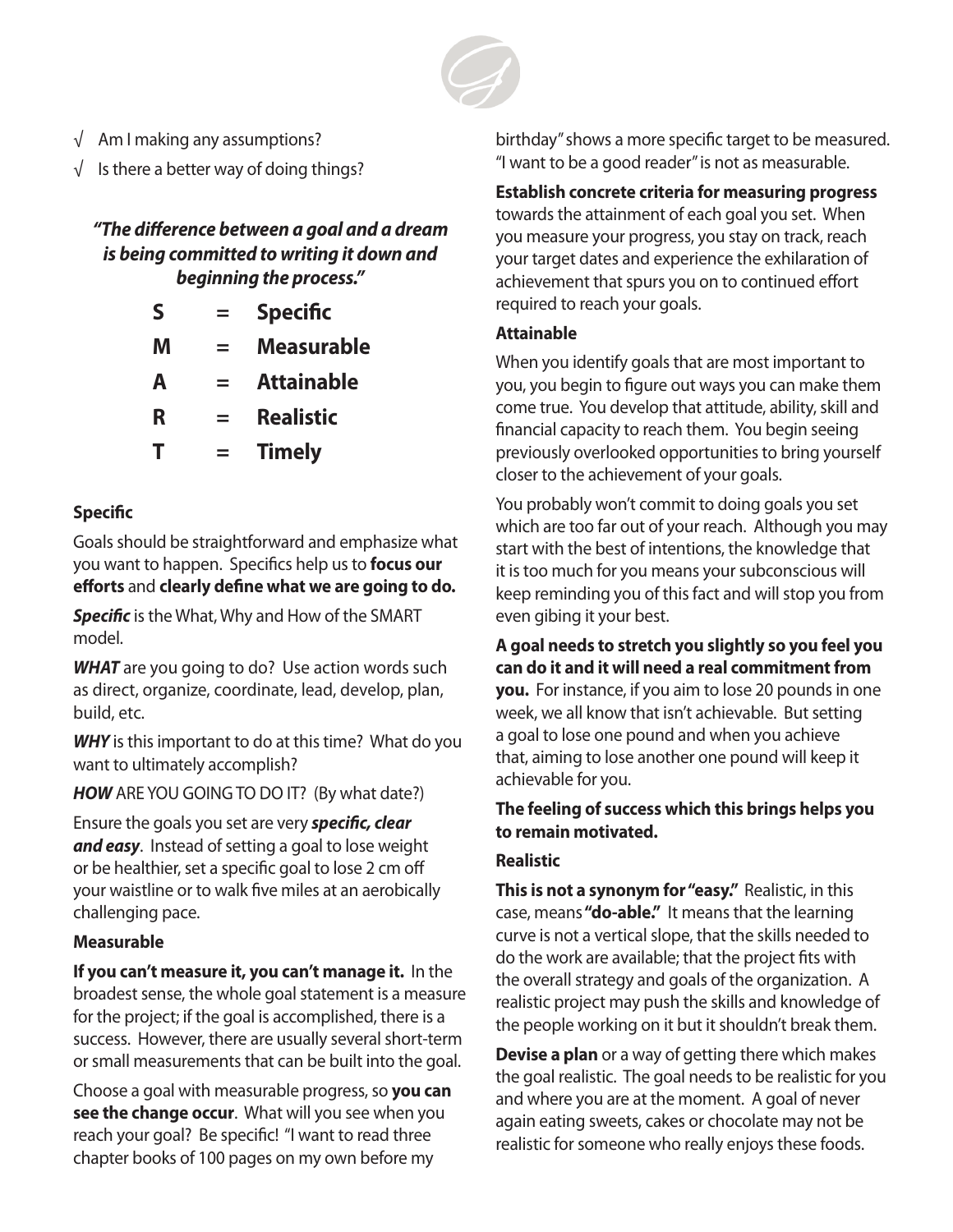

For instance, it may be more realistic to set a goal of eating a piece of fruit each day instead of one sweet item. You can then choose to work towards reducing the amount of sweet products gradually as this feels realistic for you.

Be sure to set goals that you can attain with some effort! Too difficult and you set the stage for failure, but too low sends the message that you aren't very capable. **Set the bar high enough for a satisfying achievement!**

#### **Timely**

Set a timeframe for the goal: for next week, in three months, by fifth grade. Putting an end point on your goal gives you a clear target to work towards.

If you don't set a time, the commitment is too vague. It tends not to happen because you feel you can start at any time. Without a time limit, there is no urgency to start taking action now.

#### **Time must be measurable, attainable and realistic. DREAM KILLERS**

In the world of goal setting, there are four reasons people do not set goals.

- **1. FEAR** Overcoming fear is essential for success. Courage is resistant to fear: mastery of fear, not absence of fear.
- **2. POOR SELF-IMAGE** Self confidence and assertiveness are two skills that are crucial to success in life. If you don't feel worthy and you don't know how to express your self-worth, life can be very painful and unfulfilling.
- **3. NEVER BEEN SOLD ON GOALS** You have never been taught the importance of goal setting and it's relevant value to a purposeful life of balance and security.
- **4. DOESN'T KNOW HOW** Those uneducated about the goal setting process were not taught how to dream, think big and think small. They have never written down a bucket list of life's challenges and desires. Do not come from a history of success and are products of their environment. MENTAL MIDGETS!!!

#### **Strategic Goal Setting for Success**

Personal success is a result of two factors:

- 1. You must know exactly what you want.
- 2. You must determine the price you will have to pay to achieve it.

#### **Absolute clarity regarding your goals is essential to high performance.**

Begin with your values; what are the three most important values, qualities, factors in your life today?

| ∍<br>. . |  |  |  |
|----------|--|--|--|

What would you do, how would you change your life if you received \$1,000,000 cash today?

| ٠ |  |  |
|---|--|--|

What would you do, how would you change your life if you learned today that you only had six months to live?

 $2)$ 

 $3)$ 

What sort of work or activity gives you your greatest feeling of importance and personal satisfaction?

 $3)$ 

What have you always wanted to do but been afraid to attempt?

| $\tilde{\phantom{a}}$ |  |  |
|-----------------------|--|--|

 $3)$ 

If you could make any significant changes in your life today, what would they be?

 $1)$ 

 $2)$ 

 $3)$   $\qquad \qquad$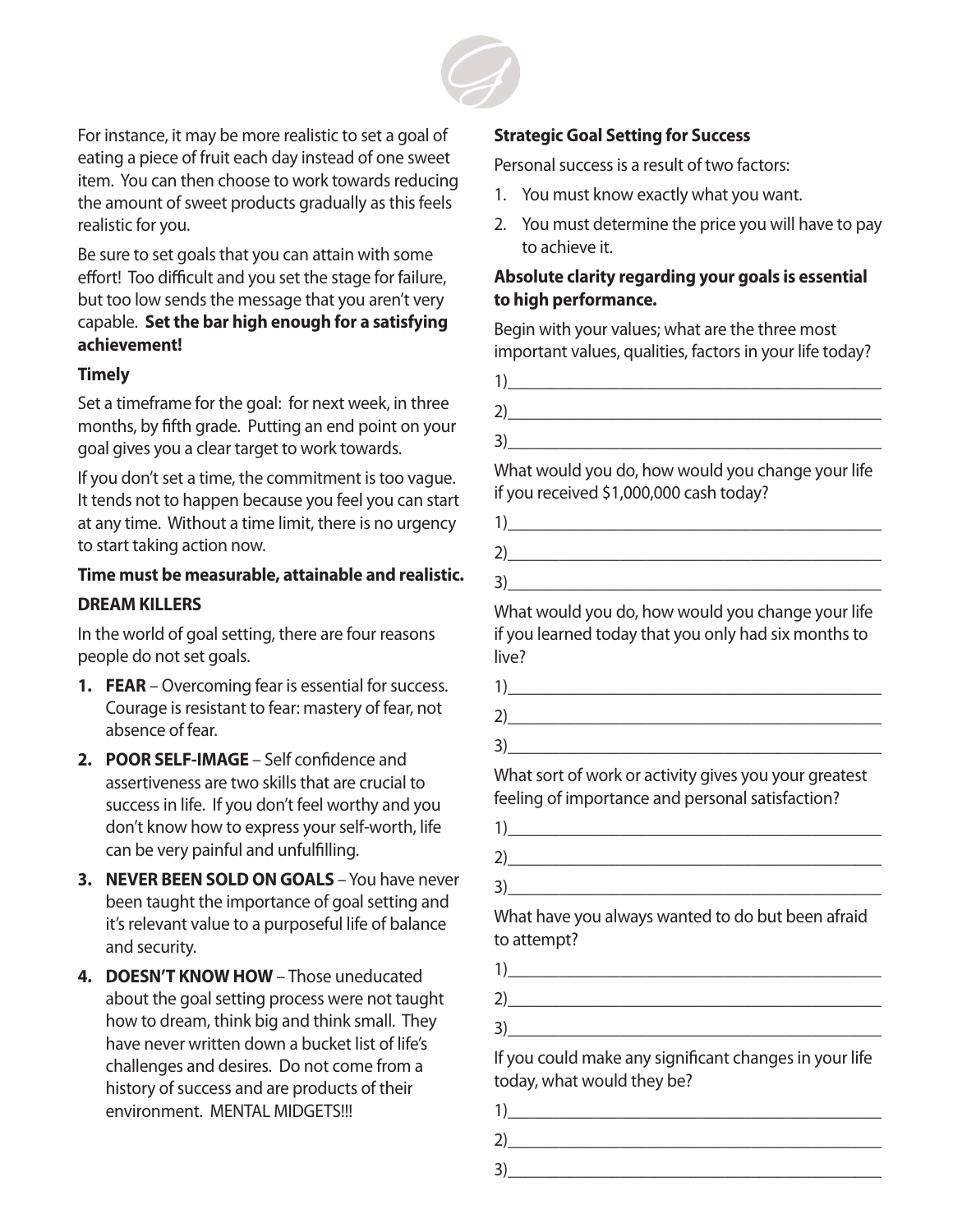

What one great thing would you dare to dream if you knew you could not fail? \_\_\_\_\_\_\_\_\_\_\_\_\_\_\_\_\_\_\_\_\_\_\_\_

\_\_\_\_\_\_\_\_\_\_\_\_\_\_\_\_\_\_\_\_\_\_\_\_\_\_\_\_\_\_\_\_\_\_\_\_\_\_\_\_\_\_\_\_\_ \_\_\_\_\_\_\_\_\_\_\_\_\_\_\_\_\_\_\_\_\_\_\_\_\_\_\_\_\_\_\_\_\_\_\_\_\_\_\_\_\_\_\_\_\_ 6. What are your three most important health goals physical fitness, sports, weight?

 $3)$ 

7. What are your three most important social goals? What contributions do you want to make to your community?

| $\overline{a}$        |  |  |  |
|-----------------------|--|--|--|
| $\tilde{\phantom{a}}$ |  |  |  |
| ∠                     |  |  |  |

 $3)$ 

8. Without referring to your answers in the previous goal-setting questions, make a list of 10 goals you would like to accomplish in the next 12 months:

| 1)                                                                                                                                                                                                                                                                                                                                                |  |
|---------------------------------------------------------------------------------------------------------------------------------------------------------------------------------------------------------------------------------------------------------------------------------------------------------------------------------------------------|--|
| 2)                                                                                                                                                                                                                                                                                                                                                |  |
| $\begin{picture}(20,20)(-3) \put(0,0){\line(1,0){10}} \put(15,0){\line(1,0){10}} \put(15,0){\line(1,0){10}} \put(15,0){\line(1,0){10}} \put(15,0){\line(1,0){10}} \put(15,0){\line(1,0){10}} \put(15,0){\line(1,0){10}} \put(15,0){\line(1,0){10}} \put(15,0){\line(1,0){10}} \put(15,0){\line(1,0){10}} \put(15,0){\line(1,0){10}} \put(15,0){\$ |  |
| 4)                                                                                                                                                                                                                                                                                                                                                |  |
| 5)                                                                                                                                                                                                                                                                                                                                                |  |
| 6)                                                                                                                                                                                                                                                                                                                                                |  |
| $7) \qquad \qquad \overbrace{\qquad \qquad }$                                                                                                                                                                                                                                                                                                     |  |
| 8)                                                                                                                                                                                                                                                                                                                                                |  |
| $\begin{picture}(20,20)(-0,0) \put(0,0){\line(1,0){10}} \put(15,0){\line(1,0){10}} \put(15,0){\line(1,0){10}} \put(15,0){\line(1,0){10}} \put(15,0){\line(1,0){10}} \put(15,0){\line(1,0){10}} \put(15,0){\line(1,0){10}} \put(15,0){\line(1,0){10}} \put(15,0){\line(1,0){10}} \put(15,0){\line(1,0){10}} \put(15,0){\line(1,0){10}} \put(15,0$  |  |
| $10) \qquad \qquad \overbrace{\qquad \qquad }$                                                                                                                                                                                                                                                                                                    |  |

9. Imagine you could be absolutely guaranteed of success in any of your goals, which one goal would you choose?

\_\_\_\_\_\_\_\_\_\_\_\_\_\_\_\_\_\_\_\_\_\_\_\_\_\_\_\_\_\_\_\_\_\_\_\_\_\_\_\_\_\_\_\_\_ \_\_\_\_\_\_\_\_\_\_\_\_\_\_\_\_\_\_\_\_\_\_\_\_\_\_\_\_\_\_\_\_\_\_\_\_\_\_\_\_\_\_\_\_\_ \_\_\_\_\_\_\_\_\_\_\_\_\_\_\_\_\_\_\_\_\_\_\_\_\_\_\_\_\_\_\_\_\_\_\_\_\_\_\_\_\_\_\_\_\_ \_\_\_\_\_\_\_\_\_\_\_\_\_\_\_\_\_\_\_\_\_\_\_\_\_\_\_\_\_\_\_\_\_\_\_\_\_\_\_\_\_\_\_\_\_

#### **Take this one major goal and follow the twelve steps below:**

\_\_\_\_\_\_\_\_\_\_\_\_\_\_\_\_\_\_\_\_\_\_\_\_\_\_\_\_\_\_\_\_\_\_\_\_\_\_\_\_

Write out your goal in detail — make it clear, specific and measurable:  $\blacksquare$ 

\_\_\_\_\_\_\_\_\_\_\_\_\_\_\_\_\_\_\_\_\_\_\_\_\_\_\_\_\_\_\_\_\_\_\_\_\_\_\_\_\_\_\_\_\_ \_\_\_\_\_\_\_\_\_\_\_\_\_\_\_\_\_\_\_\_\_\_\_\_\_\_\_\_\_\_\_\_\_\_\_\_\_\_\_\_\_\_\_\_\_ \_\_\_\_\_\_\_\_\_\_\_\_\_\_\_\_\_\_\_\_\_\_\_\_\_\_\_\_\_\_\_\_\_\_\_\_\_\_\_\_\_\_\_\_\_ \_\_\_\_\_\_\_\_\_\_\_\_\_\_\_\_\_\_\_\_\_\_\_\_\_\_\_\_\_\_\_\_\_\_\_\_\_\_\_\_\_

To achieve greatly in life, you need to be clear about your goals in the seven main areas of life:

\_\_\_\_\_\_\_\_\_\_\_\_\_\_\_\_\_\_\_\_\_\_\_\_\_\_\_\_\_\_\_\_\_\_\_\_\_\_\_\_\_\_\_\_\_

| 1) Personal          | 5) Education |
|----------------------|--------------|
| 2) Family            | 6) Health    |
| 3) Business & Career | 7) Social    |
| 4) Financial         | 8) Religion  |

#### **When you set your goals, imagine you have no limitations.**

1. List your three most intensely desired personal goals:

| 1)                                                                      |
|-------------------------------------------------------------------------|
| 2)                                                                      |
| 3)                                                                      |
| 2. What are your three most important family and<br>relationship goals? |
| $\left( \begin{array}{ccc} 1 \end{array} \right)$                       |
| 2)                                                                      |
| 3)                                                                      |
| 2 list vour three most important business and sareer                    |

3. List your three most important business and career goals:

| 2 |  |  |
|---|--|--|
|   |  |  |

4. What are your three most important financial goals?  $1)$ 

 $2)$   $\overline{\phantom{a}}$  $3)$ 

5. What are your three most important goals in regards to education, personal, and professional development?

 $2)$ 

3)\_\_\_\_\_\_\_\_\_\_\_\_\_\_\_\_\_\_\_\_\_\_\_\_\_\_\_\_\_\_\_\_\_\_\_\_\_\_\_\_\_\_\_

 $1)$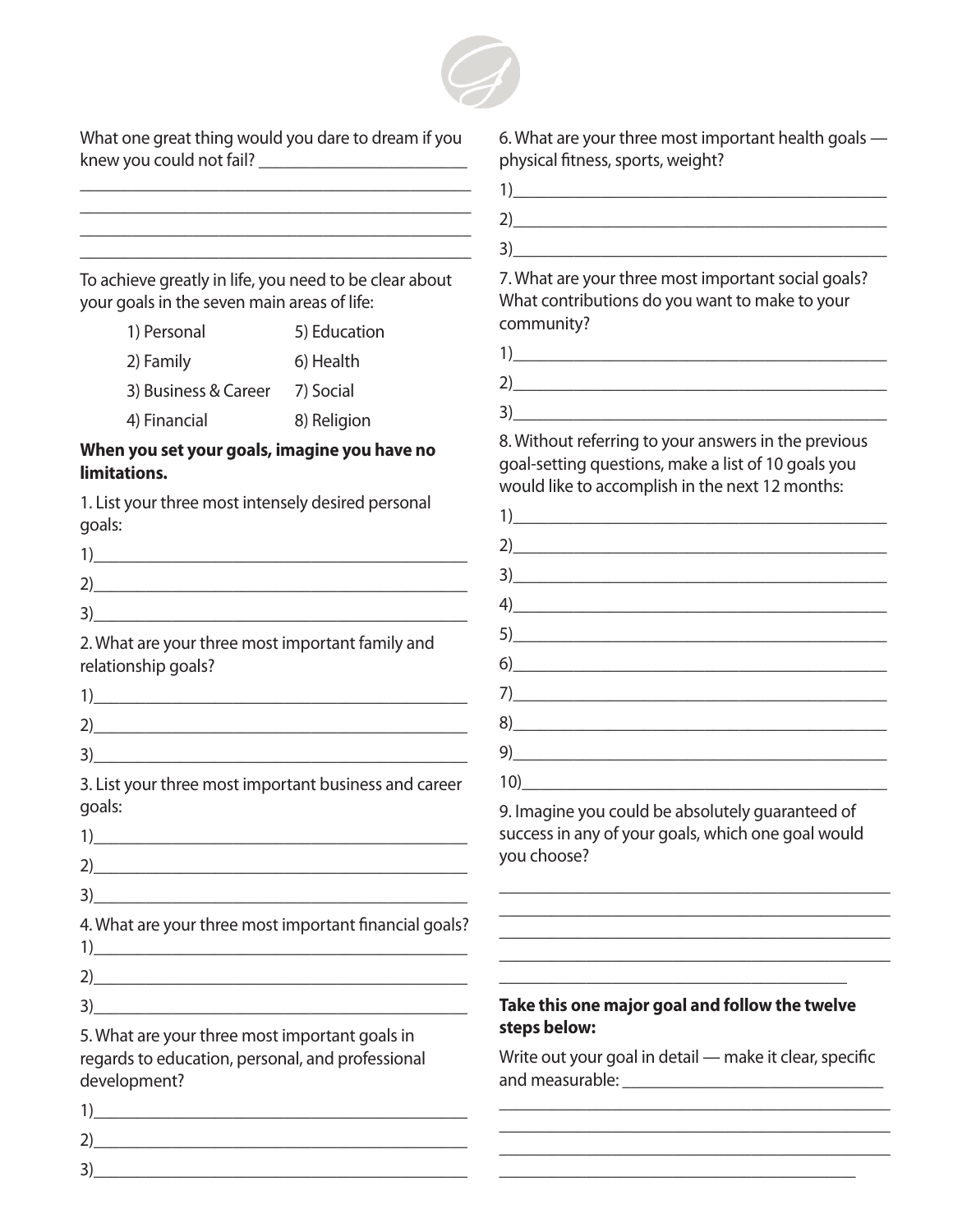

Set a deadline for completion:

List the main obstacles and limitations that stand between you and your goal:

| 1 |  |  |  |
|---|--|--|--|
| 2 |  |  |  |
| 3 |  |  |  |
|   |  |  |  |

List the additional information, knowledge and skills you will require to achieve your goal:

 $3)$ 

List the people whose help, support and cooperation you will require to achieve your goal:

| っ<br>÷ |  |  |
|--------|--|--|

Make a list of everything you can think of that you will have to do to achieve your goal.

Priority Sequence

| $\begin{picture}(20,10) \put(0,0){\line(1,0){10}} \put(15,0){\line(1,0){10}} \put(15,0){\line(1,0){10}} \put(15,0){\line(1,0){10}} \put(15,0){\line(1,0){10}} \put(15,0){\line(1,0){10}} \put(15,0){\line(1,0){10}} \put(15,0){\line(1,0){10}} \put(15,0){\line(1,0){10}} \put(15,0){\line(1,0){10}} \put(15,0){\line(1,0){10}} \put(15,0){\line(1$                 |  |
|---------------------------------------------------------------------------------------------------------------------------------------------------------------------------------------------------------------------------------------------------------------------------------------------------------------------------------------------------------------------|--|
| 2)                                                                                                                                                                                                                                                                                                                                                                  |  |
|                                                                                                                                                                                                                                                                                                                                                                     |  |
| $\left( \frac{1}{2} \right)$                                                                                                                                                                                                                                                                                                                                        |  |
| 5)                                                                                                                                                                                                                                                                                                                                                                  |  |
| $\begin{picture}(20,10) \put(0,0){\vector(1,0){100}} \put(15,0){\vector(1,0){100}} \put(15,0){\vector(1,0){100}} \put(15,0){\vector(1,0){100}} \put(15,0){\vector(1,0){100}} \put(15,0){\vector(1,0){100}} \put(15,0){\vector(1,0){100}} \put(15,0){\vector(1,0){100}} \put(15,0){\vector(1,0){100}} \put(15,0){\vector(1,0){100}} \put(15,0){\vector(1,0){100}} \$ |  |
| $7) \qquad \qquad \overbrace{\qquad \qquad }$                                                                                                                                                                                                                                                                                                                       |  |
| 8)                                                                                                                                                                                                                                                                                                                                                                  |  |
| 9)                                                                                                                                                                                                                                                                                                                                                                  |  |
| 10)                                                                                                                                                                                                                                                                                                                                                                 |  |
|                                                                                                                                                                                                                                                                                                                                                                     |  |

9. Imagine you could be absolutely guaranteed of success in any of your goals, which one goal would you choose?

\_\_\_\_\_\_\_\_\_\_\_\_\_\_\_\_\_\_\_\_\_\_\_\_\_\_\_\_\_\_\_\_\_\_\_\_\_\_\_\_\_\_\_\_ \_\_\_\_\_\_\_\_\_\_\_\_\_\_\_\_\_\_\_\_\_\_\_\_\_\_\_\_\_\_\_\_\_\_\_\_\_\_\_\_\_\_\_\_ \_\_\_\_\_\_\_\_\_\_\_\_\_\_\_\_\_\_\_\_\_\_\_\_\_\_\_\_\_\_\_\_\_\_\_\_\_\_\_\_\_\_\_\_ \_\_\_\_\_\_\_\_\_\_\_\_\_\_\_\_\_\_\_\_\_\_\_\_\_\_\_\_\_\_\_\_\_\_\_\_\_\_\_\_\_\_\_\_ \_\_\_\_\_\_\_\_\_\_\_\_\_\_\_\_\_\_\_\_\_\_\_\_\_\_\_\_\_\_\_\_\_\_\_\_\_\_\_\_\_\_\_\_ Take this one major goal and follow the twelve steps below:

Write out your goal in detail — make it clear, specific and measurable: \_\_\_\_\_\_\_\_\_\_\_\_\_\_\_\_\_\_\_\_\_\_\_\_\_\_\_\_\_\_

\_\_\_\_\_\_\_\_\_\_\_\_\_\_\_\_\_\_\_\_\_\_\_\_\_\_\_\_\_\_\_\_\_\_\_\_\_\_\_\_\_\_\_\_ \_\_\_\_\_\_\_\_\_\_\_\_\_\_\_\_\_\_\_\_\_\_\_\_\_\_\_\_\_\_\_\_\_\_\_\_\_\_\_\_\_\_\_\_

\_\_\_\_\_\_\_\_\_\_\_\_\_\_\_\_\_\_\_\_\_\_\_\_\_\_\_\_\_\_\_\_\_\_\_\_\_\_\_\_\_\_\_\_

Set a deadline for completion: \_\_\_\_\_\_\_\_\_\_\_\_\_\_\_\_\_\_\_

List the main obstacles and limitations that stand between you and your goal:

 $1)$  $2)$ 

List the additional information, knowledge and skills you will require to achieve your goal:

 $3)$ 

- 1)\_\_\_\_\_\_\_\_\_\_\_\_\_\_\_\_\_\_\_\_\_\_\_\_\_\_\_\_\_\_\_\_\_\_\_\_\_\_\_\_\_\_\_  $2)$
- $\bullet$  3)

List the people whose help, support and cooperation you will require to achieve your goal:

- 1)  $\frac{1}{\sqrt{2\pi}}$
- $2)$

 $3) \fbox{---}$ 

Organize your list by:

a) Priority: What is most important?

b) Sequence: What must you do before something else?

A list organized by priority and sequence is a PLAN.

Assign responsibility for carrying out your plan. What exactly is going to be done by who? (Yourself? Others?) What? Who?

 $1)$  $2)$ 

 $3)$ 

Set deadlines on the actions you are going to take: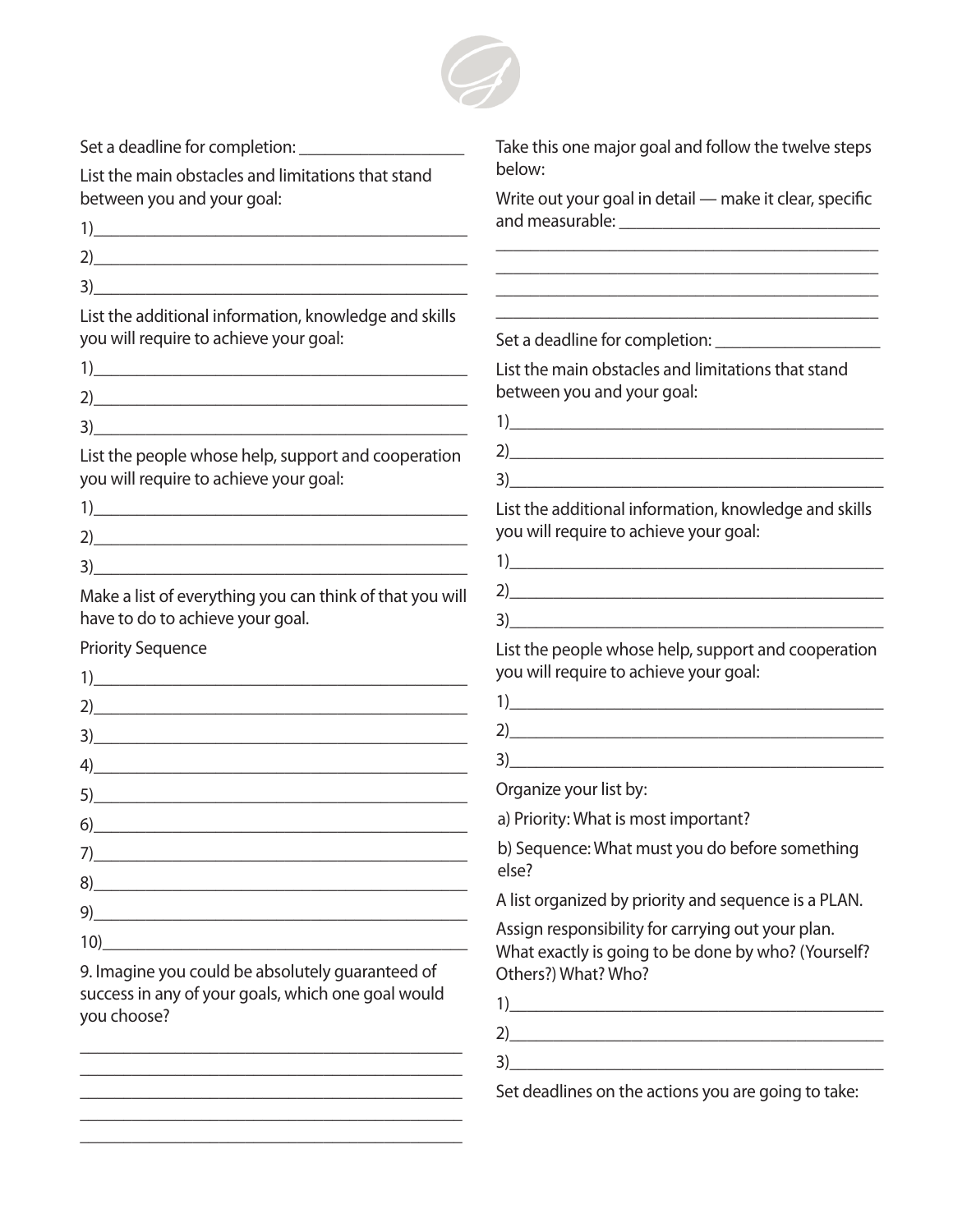

#### Actions Deadlines

| $2)$ and $2$ and $2$ and $2$ and $2$ and $2$ and $2$ and $2$ and $2$ and $2$ and $2$ and $2$ and $2$ and $2$ and $2$ and $2$ and $2$ and $2$ and $2$ and $2$ and $2$ and $2$ and $2$ and $2$ and $2$ and $2$ and $2$ and $2$                                                                                                                                                 |  |
|------------------------------------------------------------------------------------------------------------------------------------------------------------------------------------------------------------------------------------------------------------------------------------------------------------------------------------------------------------------------------|--|
| $3)$ and $\overline{\phantom{a}3)$ and $\overline{\phantom{a}3)$ and $\overline{\phantom{a}3)$ and $\overline{\phantom{a}3)$ and $\overline{\phantom{a}3)$ and $\overline{\phantom{a}3)$ and $\overline{\phantom{a}3)$ and $\overline{\phantom{a}3)$ and $\overline{\phantom{a}3)$ and $\overline{\phantom{a}3)$ and $\overline{\phantom{a}3)$ and $\overline{\phantom{a}3)$ |  |
| $\left( \begin{array}{c} 4 \end{array} \right)$                                                                                                                                                                                                                                                                                                                              |  |
| 5)                                                                                                                                                                                                                                                                                                                                                                           |  |
| $\begin{picture}(20,10) \put(0,0){\vector(1,0){100}} \put(15,0){\vector(1,0){100}} \put(15,0){\vector(1,0){100}} \put(15,0){\vector(1,0){100}} \put(15,0){\vector(1,0){100}} \put(15,0){\vector(1,0){100}} \put(15,0){\vector(1,0){100}} \put(15,0){\vector(1,0){100}} \put(15,0){\vector(1,0){100}} \put(15,0){\vector(1,0){100}} \put(15,0){\vector(1,0){100}} \$          |  |
| 7)                                                                                                                                                                                                                                                                                                                                                                           |  |

9. Imagine you could be absolutely guaranteed of success in any of your goals, which one goal would you choose?

\_\_\_\_\_\_\_\_\_\_\_\_\_\_\_\_\_\_\_\_\_\_\_\_\_\_\_\_\_\_\_\_\_\_\_\_\_\_\_\_\_\_\_\_\_ \_\_\_\_\_\_\_\_\_\_\_\_\_\_\_\_\_\_\_\_\_\_\_\_\_\_\_\_\_\_\_\_\_\_\_\_\_\_\_\_\_\_\_\_\_ \_\_\_\_\_\_\_\_\_\_\_\_\_\_\_\_\_\_\_\_\_\_\_\_\_\_\_\_\_\_\_\_\_\_\_\_\_\_\_\_\_\_\_\_\_ \_\_\_\_\_\_\_\_\_\_\_\_\_\_\_\_\_\_\_\_\_\_\_\_\_\_\_\_\_\_\_\_\_\_\_\_\_\_\_\_\_\_\_\_\_

Take this one major goal and follow the twelve steps below:

\_\_\_\_\_\_\_\_\_\_\_\_\_\_\_\_\_\_\_\_\_\_\_\_\_\_\_\_\_\_\_\_\_\_\_\_\_\_\_\_

Write out your goal in detail — make it clear, specific and measurable: \_\_\_\_\_\_\_\_\_\_\_\_\_\_\_\_\_\_\_\_\_\_\_\_\_\_\_\_\_\_

\_\_\_\_\_\_\_\_\_\_\_\_\_\_\_\_\_\_\_\_\_\_\_\_\_\_\_\_\_\_\_\_\_\_\_\_\_\_\_\_\_\_\_\_\_ \_\_\_\_\_\_\_\_\_\_\_\_\_\_\_\_\_\_\_\_\_\_\_\_\_\_\_\_\_\_\_\_\_\_\_\_\_\_\_\_\_\_\_\_\_ \_\_\_\_\_\_\_\_\_\_\_\_\_\_\_\_\_\_\_\_\_\_\_\_\_\_\_\_\_\_\_\_\_\_\_\_\_\_\_\_\_

Set a deadline for completion:

List the main obstacles and limitations that stand between you and your goal:

| ำ |  |  |
|---|--|--|
| ∍ |  |  |

List the additional information, knowledge and skills you will require to achieve your goal:

- 1)\_\_\_\_\_\_\_\_\_\_\_\_\_\_\_\_\_\_\_\_\_\_\_\_\_\_\_\_\_\_\_\_\_\_\_\_\_\_\_\_\_\_\_  $2)$
- $3)$

List the people whose help, support and cooperation you will require to achieve your goal:

- 1)\_\_\_\_\_\_\_\_\_\_\_\_\_\_\_\_\_\_\_\_\_\_\_\_\_\_\_\_\_\_\_\_\_\_\_\_\_\_\_\_\_\_\_
- 2)\_\_\_\_\_\_\_\_\_\_\_\_\_\_\_\_\_\_\_\_\_\_\_\_\_\_\_\_\_\_\_\_\_\_\_\_\_\_\_\_\_\_\_
- $3)$

Take action: What one task are you going to complete immediately?

\_\_\_\_\_\_\_\_\_\_\_\_\_\_\_\_\_\_\_\_\_\_\_\_\_\_\_\_\_\_\_\_\_\_\_\_\_\_\_\_\_\_\_\_\_

\_\_\_\_\_\_\_\_\_\_\_\_\_\_\_\_\_\_\_\_\_\_\_\_\_\_\_\_\_\_\_\_\_\_\_\_\_\_\_\_\_\_\_\_\_ \_\_\_\_\_\_\_\_\_\_\_\_\_\_\_\_\_\_\_\_\_\_\_\_\_\_\_\_\_\_\_\_\_\_\_\_\_\_\_\_\_

\_\_\_\_\_\_\_\_\_\_\_\_\_\_\_\_\_\_\_\_\_\_\_\_\_\_\_\_\_\_\_\_\_\_\_\_\_\_\_\_\_\_\_\_\_

\_\_\_\_\_\_\_\_\_\_\_\_\_\_\_\_\_\_\_\_\_\_\_\_\_\_\_\_\_\_\_\_\_\_\_\_\_\_\_\_\_\_\_\_\_

\_\_\_\_\_\_\_\_\_\_\_\_\_\_\_\_\_\_\_\_\_\_\_\_\_\_\_\_\_\_\_\_\_\_\_\_\_\_\_\_\_\_\_\_\_

Resolve to do something every day toward the achievement of your major goal. What one thing should you do each day? \_\_\_\_\_\_\_\_\_\_\_\_\_\_\_\_\_\_\_\_\_\_\_\_

**Action-orientation is the most important single quality of high performing men and women.** 

\_\_\_\_\_\_\_\_\_\_\_\_\_\_\_\_\_\_\_\_\_\_\_\_\_\_\_\_\_\_\_\_\_\_\_\_\_\_\_\_

**Your willingness and ability to take immediate and continuous action toward your goals is the key determinant of your success.** 

#### **Begin now!**

Do something every day to achieve your goals and never give up.



#### **Need Help? Have a Question?**

Call Greg's "Wonder Woman" assistant Christal. She will assist you in with booking information or answering your questions. Call her at 304.400.4703 **Dreams**

**Chase Your Passion Find Your**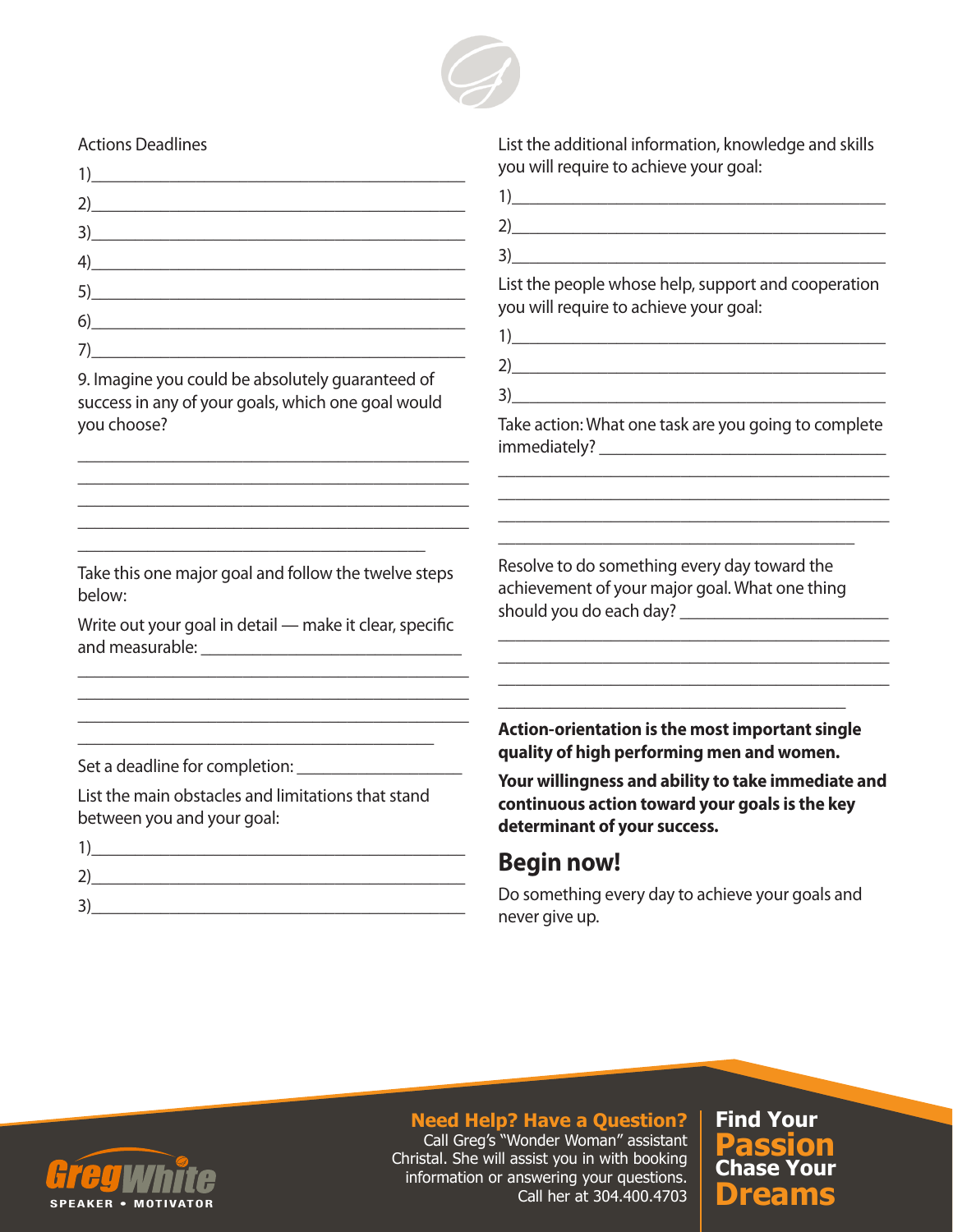

### **LIFE LONG PLANNING**

This is where you get to D~R~E~A~M! List your life-long desires and goals.

Dream Big! Conceive, Believe, Achieve!

| 2. $\overline{\phantom{a}1}$                                                      |                                |
|-----------------------------------------------------------------------------------|--------------------------------|
|                                                                                   | 38.                            |
|                                                                                   |                                |
|                                                                                   |                                |
|                                                                                   |                                |
|                                                                                   | 42.                            |
| $8. \underline{\hspace{2cm}}$                                                     | 43.                            |
|                                                                                   |                                |
|                                                                                   | 45.                            |
|                                                                                   |                                |
|                                                                                   |                                |
|                                                                                   | 48.                            |
|                                                                                   |                                |
|                                                                                   |                                |
|                                                                                   |                                |
|                                                                                   |                                |
| 18.                                                                               |                                |
|                                                                                   |                                |
| 20.                                                                               |                                |
|                                                                                   |                                |
| 22.                                                                               |                                |
| 23.                                                                               |                                |
|                                                                                   |                                |
|                                                                                   | $60. \underline{\hspace{2cm}}$ |
| 26.                                                                               |                                |
| 27.                                                                               | 62.                            |
| 28.                                                                               |                                |
|                                                                                   |                                |
| $30. \underline{\hspace{2cm}}$                                                    |                                |
|                                                                                   |                                |
| $\begin{array}{c}\n 32. \ \ \textcolor{red}{\overline{\text{222}}}\n \end{array}$ | $67. \underline{\hspace{2cm}}$ |
|                                                                                   |                                |
| 34.                                                                               |                                |
| 35.                                                                               |                                |

!! THINK BIG !!